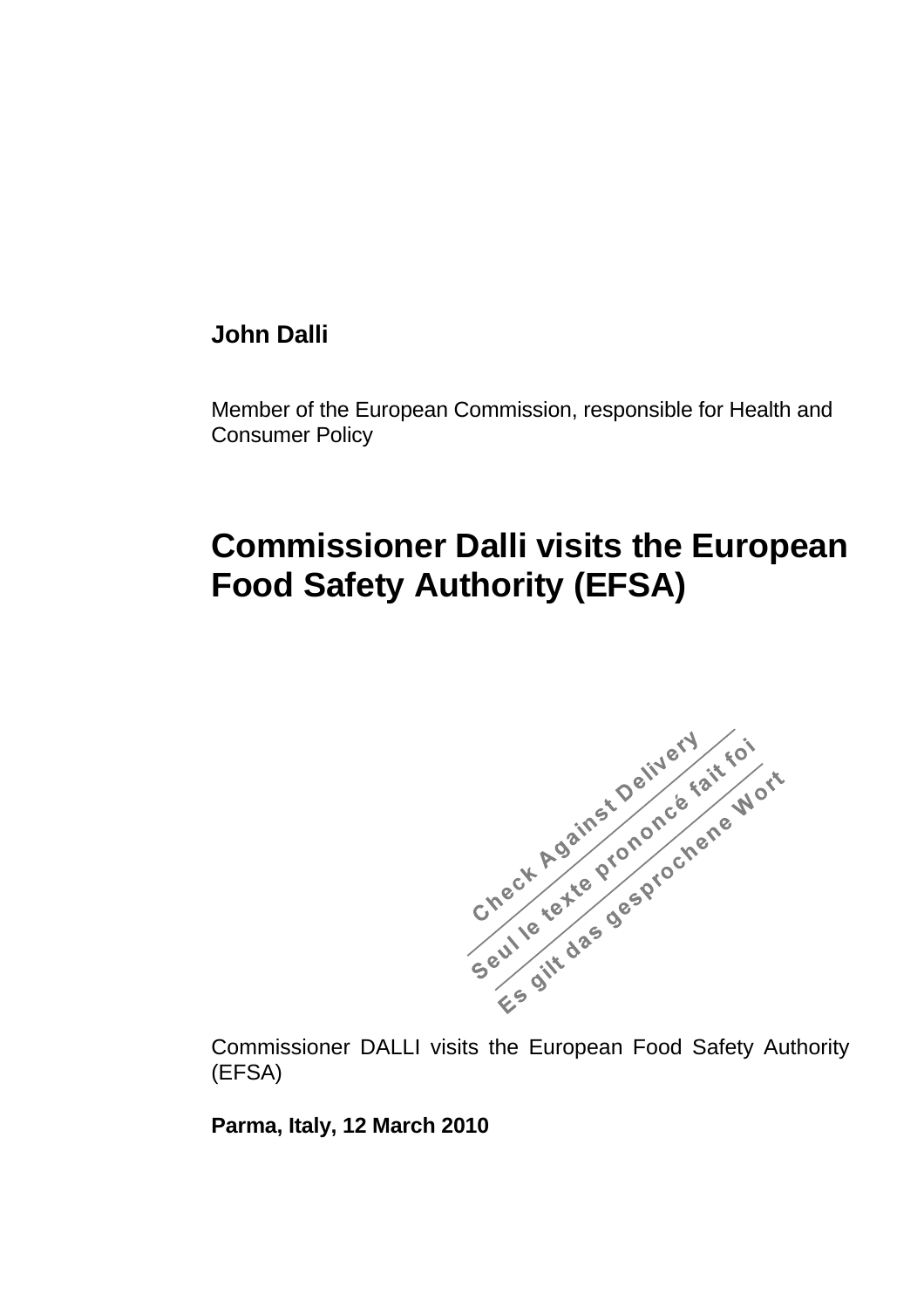It is a pleasure to visit EFSA and to meet you all so early in my mandate. This is an ideal opportunity to get to know you and learn more about the work that EFSA does.

I must say, my first impressions here have been favourable. I have met knowledgeable, professional staff, committed to our common goal of ensuring the food we eat is safe.

I appreciate the work you have done so far. EFSA has delivered over 2000 scientific opinions since its creation in 2002 – opinions on which the Commission relies to underpin its proposals for legislation. Many of these opinions relate to highly complex and sensitive issues – such as health claims, pesticides or GMOs.

Over the past 8 years, EFSA has established itself as a well-respected authority – recognised at European and international levels for the quality of its scientific work.

And now we find ourselves at a challenging, yet exciting point in time, with a new Commission and a new Treaty in place.

I am pleased that agencies are now explicitly mentioned in the Treaty. This confirms the important role they play within the framework of European governance.

EFSA is of course a key partner of the European Commission, and in particular the Commission Services for which I am responsible. And EFSA is, of course, a central scientific component of the European food safety system.

You should now have reached a phase of stabilisation regarding staffing and budget. We all face difficult budgetary constraints (less staff, less money), and we are all subject to demands to do at least the same and usually more with the same budgetary resources.

I strongly encourage you to focus on your core mission – the delivery of scientific opinions and cooperation with Member States – whilst keeping abreast of scientific developments.

EFSA and Commission have complementary, but distinct, responsibilities. That said, the partnership between us is crucial. Success for EFSA means success for the Commission, and vice-versa.

Continuous and constructive dialogue on claims, pesticides, the review of "old" additives – to give just a few examples – has proved to be essential. Our close cooperation is even more important in sensitive areas of new technologies, such as GMOs, cloning and nanotechnology.

At the same time, I fully recognise the need to ensure and respect EFSA's scientific independence, which I am aware has been the subject of criticism from some in relation to GMOs and health claims.

Even though the results of scientific assessments will not always satisfy certain interest groups – whether NGOs or businesses – EFSA must never allow its independence to be jeopardised or undermined.

Cooperation is also highly important between EFSA and Members States to promote synergies; avoid duplication of efforts; and ensure that messages to consumers are consistent and coherent.

Coherence also relies on maintaining good working partnerships with your sister agencies, such as the European Centre for Disease Control, the European Chemicals Agency and the European Medicines Agency.

Another issue I would like to raise is innovation: Europe has huge potential for innovation. It holds the key to the development of the cutting edge products and services of tomorrow.